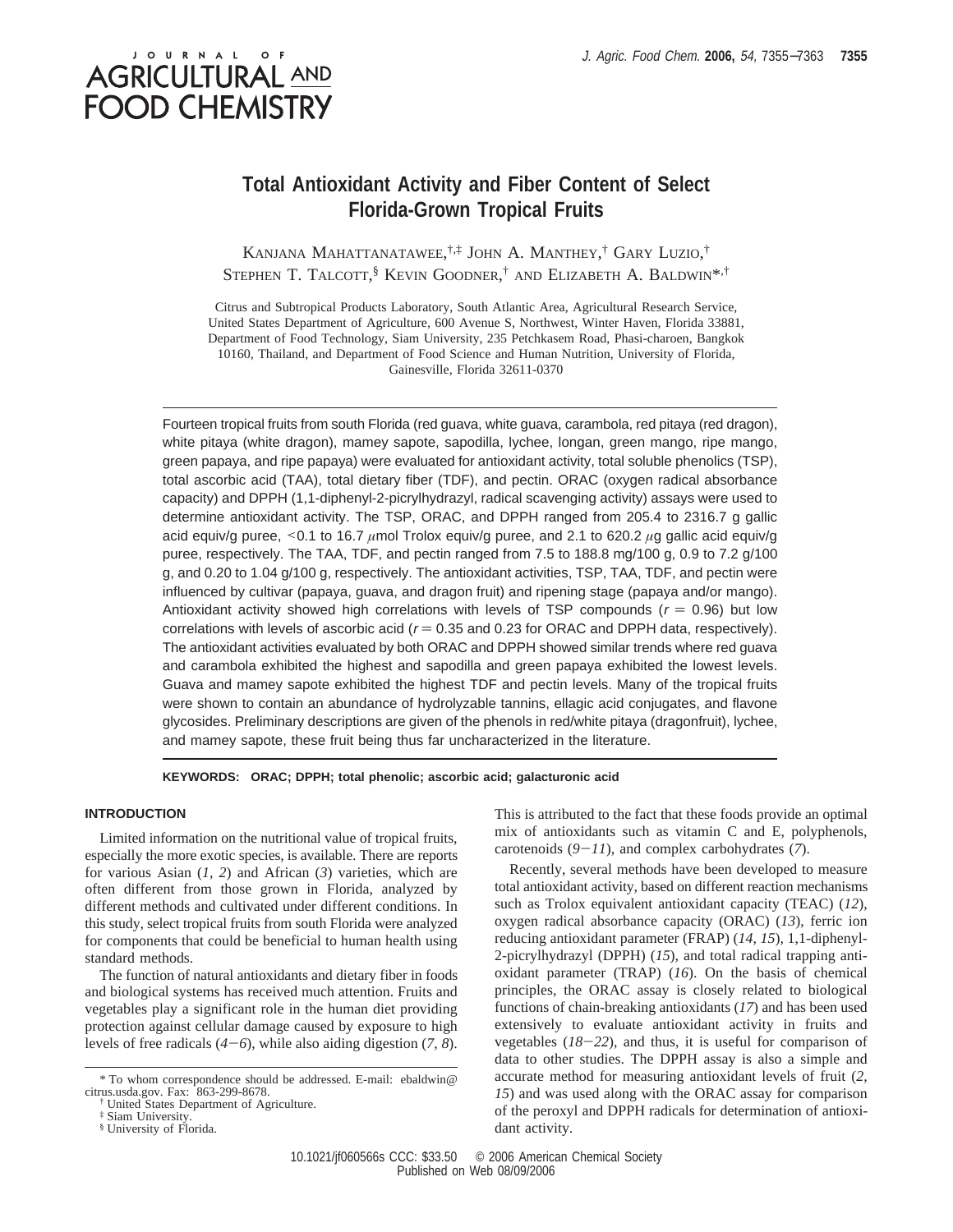Phenolic compounds account for a major portion of the antioxidants in many plants (*23*). Ascorbic acid (AA) is also abundant in many fruits, and it is believed that the role of AA in disease prevention is due to its ability to scavenge free radicals in biological systems (*24*). It has been reported that the contributions of phenolic compounds to antioxidant activities were much greater than those of vitamin C (*18*). Therefore, total soluble phenolics (TSP) and total ascorbic acid (TAA) were also assayed to determine if they contributed to antioxidant activity.

Dietary fibers in foods are also beneficial for good health. Physiological impacts of insufficient dietary fiber intake are constipation, increased risk of coronary heart disease, and increased fluctuation of blood glucose and insulin levels (*7*, *25*). Including fruits and vegetables in the human diet may be beneficial, based on their dietary fiber content, with regard to some cancers (*8*, *26*). The National Research Council (*27*) set Dietary Reference Intakes for the first time for dietary fiber determining that "adequate intakes" (AI) for dietary fiber be based on 14 g dietary fiber per 1,000 calories. The Food and Drug Administration (FDA) (*28*) set a daily reference value (DRV) on food labels for fiber at 25 g for a 2,000-calorie diet. Five grams or more fiber per serving is considered a significant amount.

Dietary fiber is largely composed of complex carbohydrates that are somewhat resistant to digestion. One major component of soluble fibers is pectin, which is largely composed of uronic acid residues such as galacturonic acid. Pectin and other soluble polysaccharides may undergo some metabolism in the small intestine and especially in the large intestine through bacterial enzymes, converting it to products that contribute to maintaining the colonic microflora, which is beneficial to digestion (*8*, *29*, *30*). Insoluble fiber like cellulose, found in plant cell walls, can aid in waste and toxin removal through several mechanisms (*8*).

The objective of this study was to obtain nutritional information for Florida-grown tropical fruits (red guava, white guava, carambola, red dragonfruit, white dragonfruit, mamey sapote, sapodilla, lychee, longan, mango, and papaya) in terms of antioxidant activity, TSP, TAA, total dietary fiber (TDF), and pectin. Because different ethnic groups prefer different maturity stages of some fruits, like mango and papaya, both ripe and green stages were assayed. In addition, qualitative analyses by high-pressure liquid chromatography with a photodiode array mass spectrometry (HPLC-PDA-MS) of the phenolic constituents in selected tropical fruit were conducted, especially in those where no analyses had been so far reported.

#### **MATERIALS AND METHODS**

**Fruit.** Fourteen different tropical fruits from south Florida including red guava (*Psidium guaja*V*<sup>a</sup>* L., cv. Sardina), white guava (*Psidium guaja*V*<sup>a</sup>* L., Thai cultivar), carambola (*A*V*errhoa carambola* L., cv. Arkin), red pitaya (red dragon fruit, *Hylocereus sp.*, cv. Red Jaina*.*), white pitaya (white dragon fruit, *Hylocereus sp.*, cv. David Bowie), mamey sapote (*Pouteria sapota*, cv. Pantin), sapodilla (*Achras (manilkara) zapota, c*V*. Brown Sugar*), lychee (*Litchi chinensis*, cv. Mauritius), longan (*Dimocarpus longana*, cv. Kohala), green and ripe mango (*Mangifera indica*, cv. Keitt), green papaya (*Carica papaya*, cv. Exp. 15, a variety that is produced for the green papaya market), and ripe papaya (*Carica papaya*, cv. Red Lady, a variety that is produced for the ripe papaya market) were obtained from Florida tropical fruit growers. A composite of at least 10 fruits were combined per each of three replicate samples. The edible portion of the fruit was cut, flash frozen in liquid nitrogen, and kept at  $-20$  °C until analysis.

**Extraction and Analysis of TSP.** Fruit puree (20 g) was homogenized with 80 mL of methanol (100%) in an explosion proof blender (Waring commercial) for 1 min and filtered through filter paper (No. 1, Whatman Inc.). The residue was re-extracted and filtered. The extracts were combined and concentrated to a volume of 40 mL using a rotary evaporator under partial vacuum at 40 °C. Three replicates of initial fruit puree were extracted. Measurement of TSP was performed with the Folin-Ciocalteu assay as described by Sellappan et al. (*31*) with minor modifications using a 96-well microplate reader (Power Wave 340 microplate reader; KC4 version 3.01 software, BioTek Industries). The results were calculated on the basis of the standard curve for gallic acid and expressed as micrograms gallic acid equivalents per gram fresh weight.

**Measurement of DPPH Radical Scavenging Activity.** The stable organic nitrogen radical DPPH is commercially available, and assay time may vary from  $10-20$  min up to about 6 h  $(15, 32-34)$ . Measurement of DPPH radical scavenging activity was performed as described by Manthey (*35*) with some modifications. The assay was performed in a 96-well microplate reader (Power Wave 340 microplate reader with KC4 version 3.01 software, BioTek Industries), and the reduction of absorbance at 517 nm was monitored at 0 min and every 5 min until the reaction reached a plateau. The remaining DPPH at completion of the reaction was determined and quantified as the DPPH radical scavenging activity using a gallic acid standard curve. The DPPH radical scavenging activity was expressed as micrograms gallic acid equivalents per gram fresh weight.

**Measurement of ORAC.** The ORAC assay was initially developed by Cao et al. (*36*) and improved by Ou et al. (*37*). Antioxidant activity was determined using the ORAC assay as described by Talcott et al. (*38*) for a 96-well microplate reader. Fluorescence loss was monitored on a Molecular Devices Fmax (Sunnyvale, CA) 96-well fluorescent microplate reader following appropriate dilution of each isolate, and data are expressed in micromole Trolox equivalents per gram fresh weight.

**Acid Hydrolysis of Phenolic Glycosides.** Glycosidic linkages were hydrolyzed as described previously (*39*) with minor modification. Methanolic extracts (50 mL) of fruit puree were hydrolyzed by refluxing for 1 h in 50 mL of 2 N hydrochloric acid. The solutions were cooled and extracted with chloroform to recover the hydrolyzed flavonoid aglycons. The chloroform extracts were concentrated by vacuum rotary evaporator for analysis by HPLC-MS.

**Qualitative Analysis of Phenols in Fruit Pulp.** Phenolic constituents in tropical fruit have previously been analyzed by HPLC-PDA and HPLC with an electrospray ionization (ESI) mass spectrometer (*40*-*43*). The phenolic compounds in the current study were analyzed in the fruit pulp with a Waters (Milford, MA) Alliance high-pressure liquid chromatographer, equipped with a Waters 996 PDA detector and a Waters/Micromass ZQ single-quadrupole mass spectrometer. Separation of the phenols was accomplished on a  $250 \times 4.6$  mm i.d. RP-Amide C16 (Supelco) column, with multistep linear water/acetonitrile/ 2% formic acid gradients at flow rates of 0.75 mL/min. Initial solvent conditions were 85:10:5 (water/acetonitrile/2% formic acid), which increased in linear gradients to 81:14:5 in 15 min, to 77:18:5 at 20 min, to 70:25:5 at 30 min, to 40:55:5 at 55 min, and to 0:95:5 at 67 min. The solvents were then held isocratic at 0:95:5 for 13 min. The chromatograms were recorded at 285 and 320 nm. PDA detection was monitored between 230 and 600 nm. Data handling was done with MassLynx software version 3.5 (Micromass, Division of Waters Corp., Beverly, MA). The postcolumn split to the PDA and mass ZQ detector was 10:1. MS parameters were as follows: ionization mode, ESI+; capillary voltage, 3.0 kV; extractor voltage, 5 V; source temperature, 100 °C; desolvation temperature, 225 °C, desolvation  $N_2$  flow, 465 L/h; cone N<sub>2</sub> flow, 70 L/h; scan range,  $m/z$  150-900; scan rate, 1 scan/ s; and cone voltages, 20, 40, and 60 eV. Ellagic acid, quercetin, and kaempherol glycosides and the hydroxycinnamates were tentatively identified on the basis of the molecular weights of aglycon fragment ions recorded by the ESI-MS and previously reported UV spectra (*44*, *45*).

**Determination of TAA.** The TAA was assayed as previously described with some modification (*46*). The fruit puree (25 g) was blended with  $25$  mL of  $0.05$  N  $H_3PO_4$  for 3 min. The slurry was centrifuged, and the supernatant was collected and made to 50 mL with the extracting solvent. The extract was purified by passing 3 mL through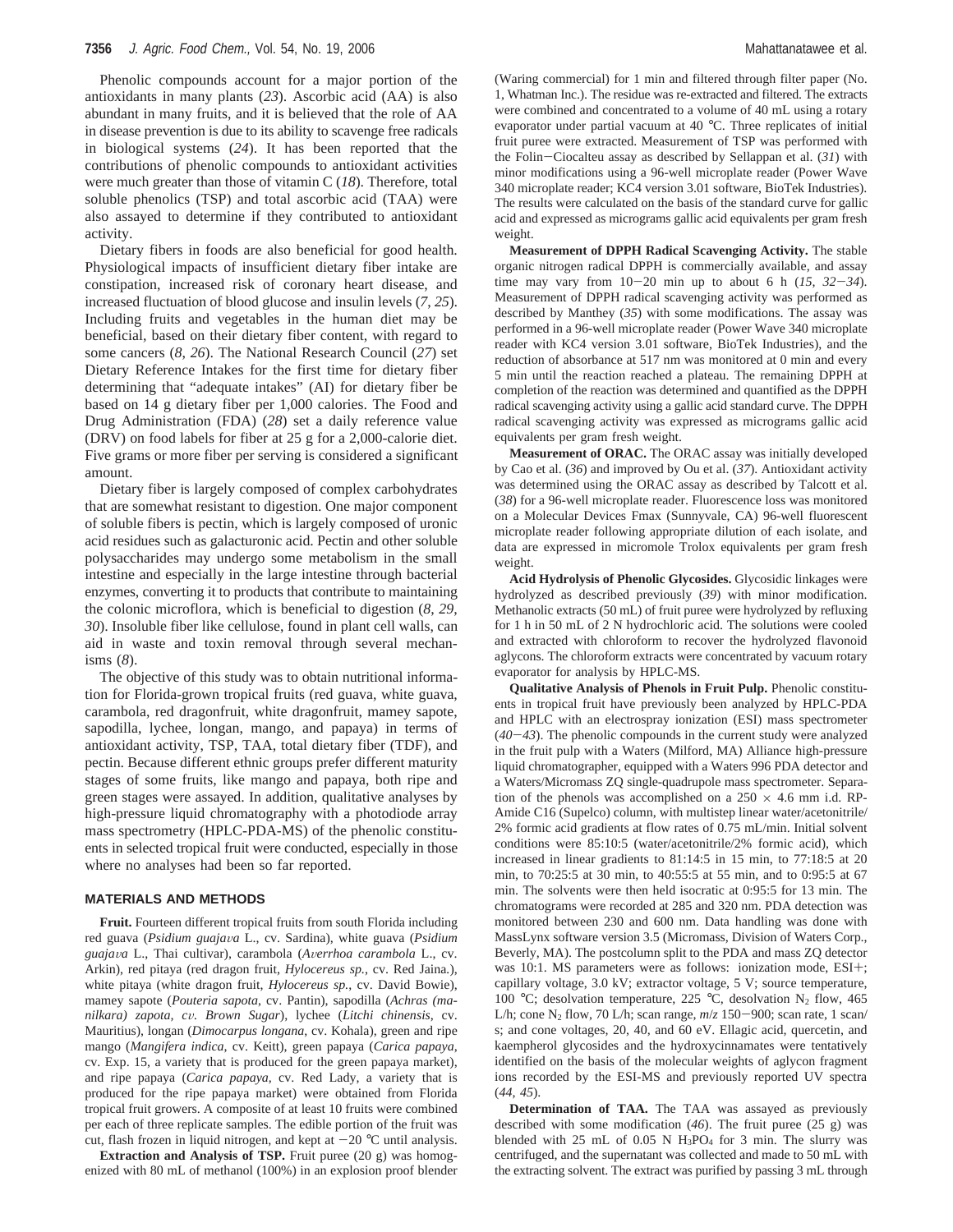a disposable C18 Sep-Pak cartridge (Waters Associates), preconditioned by flushing with methanol (2 mL) followed by deionized (DI) water (5 mL), and a 0.45 *µ*m Millipore filter prior to injection. The AA and dehydroascorbic acid (DHAA) were determined by using HPLC with an organic acid column (OA-1000,  $9 \mu m$ , 300 mm  $\times$  6.5 mm, Alltech Associates, Inc.). An autosampler (Perkin-Elmer Series 200) with an isocratic pump was used. The column was equilibrated with the mobile phase 0.01 N H2SO4. The flow rate and temperature were 0.2 mL/min and 35 °C, respectively, with 45 min total run time. Detection of the acids was performed at 215, 260, and 295 nm using a PDA detector scanning from 200-500 nm (ThermoFinnigan Spectra System P4000). EZChrom software (Agilent Technologies) was used for data integration and quantification. The quantification of the acids was determined by comparing the peak areas with AA and DHAA standards at five levels by linear regression at all three wavelengths. Although AA absorbs UV light strongly at  $\lambda_{\text{max}} = 245$  nm, direct spectrophotometric analysis is precluded by the many other chromophores found in some of the fruits. DHAA absorbs only weakly at its  $\lambda_{\text{max}} = 300$  nm. Detection of both AA and DHAA was performed at 260 and 295 nm (carambola, dragon fruit, longan, lychee, and mamey sapote), respectively, and in some fruits DHAA was read at 260 nm (guava, mango, and papaya) to avoid interference. In other fruits detection of DHAA was performed at 215 and 260 nm (sapodilla), obtaining the difference in absorbance between 215 and 260, because interfering carboxylic acids absorb at 215 nm. The principle of differential spectrophotometry is frequently utilized in clinical studies for quantification in the presence of interfering compounds (*46*, *47*).

**Sample Preparation for Pectin Content.** The sample preparation method was according to Theander (*48*) with some modification. Triplicate 500 mg dry fruit puree samples were transferred into 50 mL polypropylene centrifuge tubes (Beckman Instruments, Inc.). Acetate buffer (5 mL) was added at pH 5.0 along with 40 L of  $\alpha$ -amylase (heat stable α-amylase from *Bacillus amyloliquefaciens*, Sigma-Aldrich, Inc.). The solution was mixed, placed in a boiling water bath for 1 h, and cooled to 40 °C. A 500 *µ*L amyloglucosidase solution (from *Aspergillus niger*) was added, and tubes were then incubated overnight in a 60 °C water bath equipped with shaker (shaker water bath Gallenkamp model BKS-350). Tubes were again cooled, 21.0 mL of absolute ethanol was added, and the tubes were mixed using a Vortex mixer. Tubes were refrigerated for 1 h at 4 °C and then centrifuged 10 min at 5000 rpm (Avanti J-E centrifuge, Beckman Coulter) or until a clear supernatant liquid was obtained. The supernatant was discarded, and the pellet washed twice by suspending and recentrifuging with 20 mL of 80% ethanol and then twice with 15 mL of acetone. The resulting residue was allowed to dry overnight in a 40 °C oven and then was dispersed with 3 mL of 12 M H<sub>2</sub>SO<sub>4</sub>. The mixture was incubated in a 30  $^{\circ}$ C water bath for 1 h, stirring occasionally. The solution was hydrolyzed in an autoclave for 1.15 h at 121 °C and filtered through a glass-fritted crucible, and the residue was washed with 10 mL of DI water. Filtrates were brought to a volume of 100 mL with DI water at room temperature. The hydrolyzed solution was then passed through a Sep-Pak C-18 (Waters Corp.) column to remove pigments and stored at 4 °C until galacturonic acid analysis.

**Galacturonic Acid Determination.** The determination of galacturonic acid in the hydrolyzed samples was optimized from the original method of Scott (*49*) by Luzio (*50*) using a microplate reader (Power Wave 340 microplate reader with KC4 version 3.01 software, BioTek Industries). The determination was performed in triplicate for each of the hydrolyzed samples, therefore nine replicates were obtained per fruit type. Three hundred microliters of sample was added with DI water to bring the volume up to  $700 \mu L$ . Three milliliters of concentrated sulfuric acid (96.2% Baker Analyzed 9681-33, J.T. Baker, Inc.) containing 0.1% NaCl was added to each tube and immediately vortexed for 15 s. Each tube was then immediately placed on ice and allowed to cool before transferring to a solution basin. From each solution basin,  $240 \mu L$  was pipetted into individual wells of a microplate, which had been preheated to 75 °C in the block heater (VWR Standard Heat Block-13259-032). The plate was then heated for 20 min at 75 °C, removed, cooled in a water bath at room temperature for 20 min, and then read at 450 nm using a microplate reader for background absorbance. Forty microliters of 3,5-dimethylphenol (DMP) solution (0.2 g of DMP, Sigma-Aldrich, in 100 mL of glacial acetic acid, Fisher Chemical) was then added to each well, the microplate was shaken for 35 s on a microplate shaker (Cole Parmer), and then the wells were read at 450 nm using the microplate reader. A galacturonic acid standard curve was performed in duplicate. To separate test tubes, 0, 100, 200, 300, 400 and 500 *µ*L of a 0.02% galacturonic acid solution was added along with DI water to bring the total volume up to  $700 \mu L$  in each tube. The assay was performed, and when the pectin content was determined on the basis of calibration with galacturonic acid, an adjustment factor of 0.81 was used in the calculation (*48*).

**TDF Assay.** The assay was based on the method published in the 16th Edition of the *Official Methods of Analysis* of the Association of Official Analytical Chemists (AOAC) (*51*) using the total dietary fiber assay kit from Sigma-Aldrich (TDF 100A).

**Statistical Analysis.** Correlations and 95% confidence intervals were determined using Excel (Microsoft, Inc).

#### **RESULTS AND DISCUSSION**

**Antioxidant Activity Assays.** There are many assays using different substrates, reaction kinetics, and analytical methods to evaluate antioxidant activity (*12*-*16*). For this reason the data obtained by different researchers are often difficult to compare and interpret. Nevertheless, antioxidant activity of fruit has been extensively reported using the ORAC method (*18*- *22*). An advantage of the ORAC assay is that the peroxyl radical used in the assay is the predominant free radical found due to lipid oxidation in biological systems (*52*, *53*). Because antioxidant assays are based on different reaction mechanisms, antioxidant activity using free radical DPPH was also employed as a comparison to ORAC.

**TSP, TAA, and Antioxidant Activity.** The selected Florida tropical fruits had widely different levels of TSP, TAA, and antioxidant activity. The TSP, TAA, ORAC, and DPPH ranged from 205.4 to 2316.7 *µ*g gallic acid equiv/g puree, 7.5 to 188.8 mg/100 g puree, less than 0.1 to 16.7  $\mu$ mol Trolox equiv/g puree, and 2.1 to 620.2  $\mu$ g gallic acid equiv/g puree, respectively (**Table 1**).

The antioxidant activities evaluated by both ORAC and DPPH showed similar trends with a correlation coefficient of  $r = 0.91$ (**Table 1** and **Figure 1A**). Similar trends were observed between the 2,2′-azino-bis-(3-ethylbenzthiazoline-6-sulfonic acid (ABTS) and the DPPH assay  $(r = 0.90)$  in fruits (2) and between FRAP and ORAC in beet ( $r = 0.96$ ) and carrot ( $r = 0.78$ ), but there is little or no relationship among these assays in other vegetables (e.g., green pepper, red pepper, and cauliflower) (*17*). Although a significant correlation between ORAC and DPPH was observed in the present study, differences in the ranking order of antioxidant activity of fruit by ORAC and DPPH assays were also observed due to the response variations in the antioxidant constituents of the fruit to the radical sources (peroxyl radical or DPPH radical) in the assays. These results imply that a correlation may partly result from a similar reaction mechanism, but it is not always in complete agreement due to the different radicals in the respective assays and diverse group of antioxidants found in different fruits.

Carambola and red guava had the highest antioxidant activity of the selected Florida fruit while sapodilla and green papaya (cv. Exp. 15) had the lowest (**Table 1**). Leong and Shui (*2*) reported similar results showing carambola and guava having high antioxidant activity among 27 fruits studied in Singapore markets except that sapodilla (unripe) was ranked highest in antioxidant activity in that study. The present study investigated ripe sapodilla, because unripe fruit are considered unsuitable for consumption due to their astringent taste. The astringency of the unripe sapodilla is likely due to the high tannin content,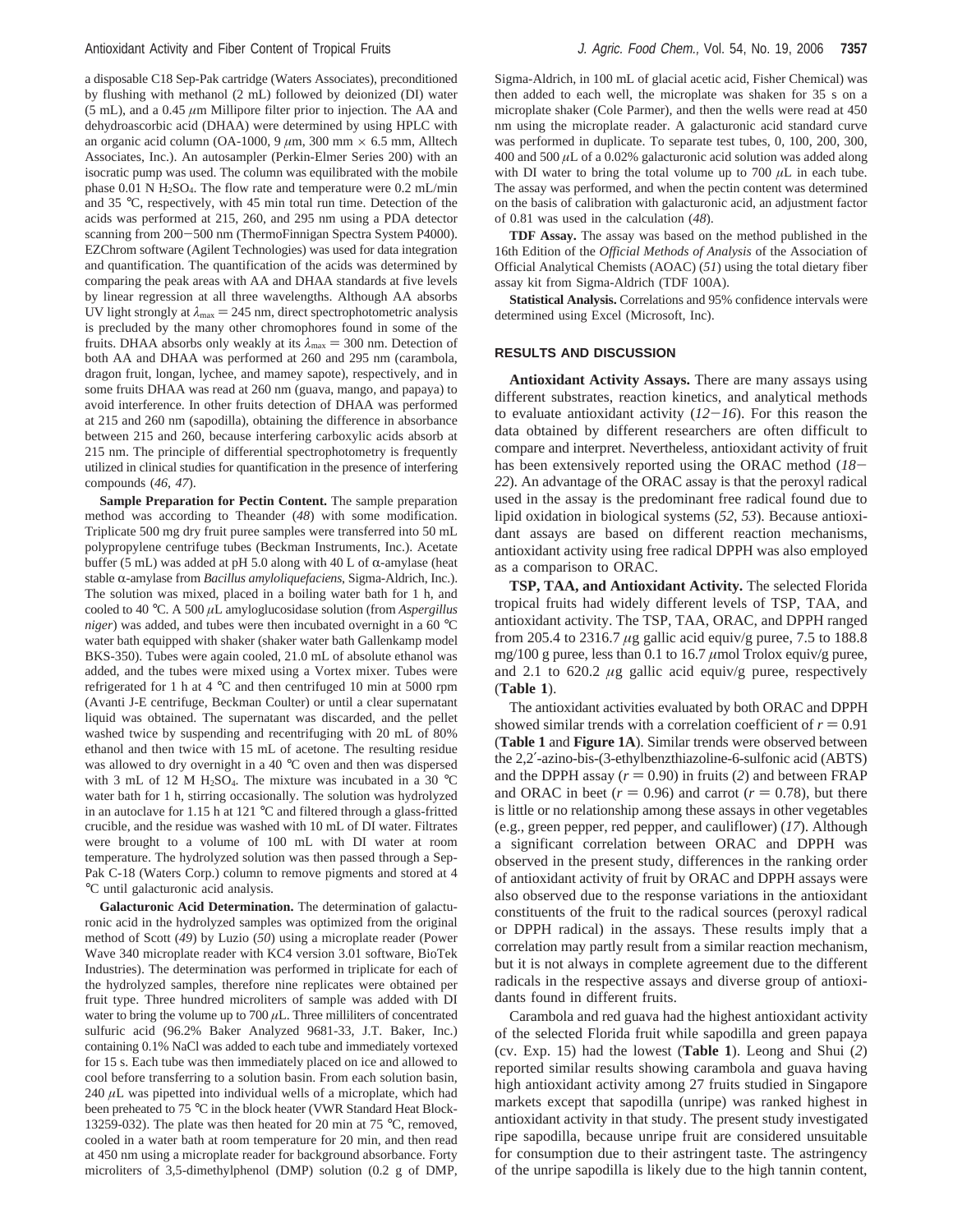Table 1. Moisture (%), TSP, TAA, and Antioxidant Activity by ORAC and DPPH for Selected Florida Grown Tropical Fruits<sup>a</sup>

| fruit                       | $\%$<br>moisture | TSP<br>$(\mu q \text{ GA/g pure})$ | TAA<br>(mg/100 g pure) | <b>ORAC</b><br>$(\mu M TE/g pure)$ | <b>DPPH</b><br>$(\mu$ g GA/g puree) |
|-----------------------------|------------------|------------------------------------|------------------------|------------------------------------|-------------------------------------|
|                             |                  |                                    |                        |                                    |                                     |
| red guava                   | 85.3             | $2316.7 \pm 167.6$                 | $122.3 \pm 15.0$       | $16.7 \pm 0.6$                     | $609.3 \pm 31.9$                    |
| carambola                   | 91.4             | $2207.7 \pm 156.7$                 | $16.9 \pm 1.6$         | $12.9 \pm 1.0$                     | $620.2 + 40.9$                      |
| white guava                 | 87.1             | $1589.3 \pm 75.4$                  | $201. \pm 17.4$        | $9.9 \pm 0.7$                      | $298.6 \pm 22.6$                    |
| red dragon                  | 83.6             | $1075.8 \pm 71.7$                  | $55.8 \pm 2.0$         | $7.6 \pm 0.1$                      | $134.1 \pm 30.1$                    |
| mamey sapote                | 64.5             | $1010.5 \pm 40.2$                  | $7.5 \pm 2.1$          | $6.6 \pm 0.3$                      | $247.1 \pm 18.3$                    |
| lychee                      | 85.1             | $770.1 \pm 30.1$                   | $8.1 \pm 1.5$          | $5.4 \pm 0.2$                      | $103.8 \pm 13.8$                    |
| white dragon                | 84.7             | $523.4 \pm 33.6$                   | $13.0 \pm 1.5$         | $3.0 \pm 0.2$                      | $34.7 \pm 7.3$                      |
| ripe mango                  | 82.9             | $508.9 \pm 29.4$                   | $92.8 + 2.5$           | $2.2 \pm 0.1$                      | $123.7 \pm 12.3$                    |
| green mango                 | 84.9             | $505.8 \pm 51.8$                   | $29.8 \pm 7.4$         | $1.5 \pm 0.2$                      | $167.5 + 13.4$                      |
| sapodilla                   | 74.5             | $501.8 \pm 39.3$                   | $11.9 \pm 1.8$         | $1.4 \pm 0.1$                      | $2.1 \pm 0.2$                       |
| longan                      | 82.6             | $481.9 \pm 37.4$                   | $14.0 \pm 0.5$         | $3.3 \pm 0.1$                      | $69.6 \pm 19.7$                     |
| ripe papaya (cv. Red Lady)  | 89.3             | $442.2 + 29.7$                     | $153.8 \pm 12.1$       | $5.3 \pm 0.3$                      | $65.1 \pm 15.8$                     |
| green papaya (cv. Red Lady) | 92.4             | $311.1 \pm 18.9$                   | $56.7 \pm 3.5$         | $2.6 \pm 0.2$                      | $29.7 \pm 5.4$                      |
| green papaya (cv. Exp. 15)  | 93.9             | $205.4 \pm 35.8$                   | $57.2 \pm 1.3$         | < 0.1                              | $10.4 \pm 1.6$                      |

<sup>a</sup> Data for TSP, AA, ORAC, and DPPH are ±95% confidence interval.



**Figure 1.** (**A**) Correlation between ORAC assay-derived antioxidant activity and DPPH assay-derived antioxidant activity; (**B**) correlation between total phenolic data and antioxidant activity by ORAC assay; and (**C**) correlation between total phenolic data and antioxidant activity by DPPH assay.

which decreases with ripening and contributes appreciably to the antioxidant activity of the fruit (*54*). Indeed, this was confirmed by analysis of the phenolic composition (**Table 2**,

discussed below). Both ripe papaya and mango exhibited higher antioxidant activity (ORAC for both fruit, DPPH for papaya only) and TSP compared to their green counterparts, perhaps due to the increase in TAA and carotenoids as the fruits ripened. Jimenez-Escrig et al. (*55*) showed that the DPPH radical can be scavenged by carotenoids. Red and yellow peppers showed higher carotenoid content than green peppers, and red peppers exhibited a higher level of DPPH radical scavenging activity compared to green and yellow peppers (*56*). Likewise, TAA was higher in ripe mango and papaya than in the respective green fruits. This is in agreement with values reported by Salunkhe and Desai (*57*) for papaya, but in that study TAA was higher in green than in ripe mango. However, because the carotenoids are not water soluble, they may not react significantly in the polar antioxidant assays used in this study. There may be other compounds synthesized during ripening that increase antioxidant activity in ripened fruit.

There were significant correlations ( $r = 0.96$  by both ORAC and DPPH) between antioxidant activity and TSP (**Figure 1B**,**C**), suggesting that phenolic compounds were likely significant contributors to antioxidant activity in the fruit extracts. Red guava and carambola, which exhibited the highest antioxidant activities, also contained high levels of TSP, and while guava was highest also in TAA, carambola was relatively low (**Table 1**). Some studies have demonstrated a linear correlation between total phenolic content and antioxidant activity by ORAC in fruits and vegetables (*18*-*22*), but TSP and antioxidant activity is not correlated across all types of foods (*22*). The higher antioxidant activity of red compared to white dragon fruit is likely due to the red pigment, betalaines, which has antioxidant activity (*58*, *59*).

The phenolic compositions of tropical fruit have been widely studied (see footnotes to **Table 2**). **Table 2** includes data for fruit analyzed in this study. HPLC- PDA-MS analyses of aqueous methanolic extracts of the pulp of the Florida fruit were consistent with the reported phenols (see footnotes to **Table 2**). Carambola and red and white guava were particularly rich in hydrolyzable tannins, and for guava there was also ellagic and gallic acid conjugates, as well as flavone glycosides. Similar analyses of the phenols in red and white dragonfruit and in mamey sapote, all of which are uncharacterized in the literature, provided evidence of an abundance of hydroxycinnamates in the former and a flavone glycoside among numerous unidentified phenols in the latter. Our HPLC-MS analysis of lychee pulp showed a number of flavone glycosides, consisting mainly of quercetin and kaempferol. The phenolic compositions of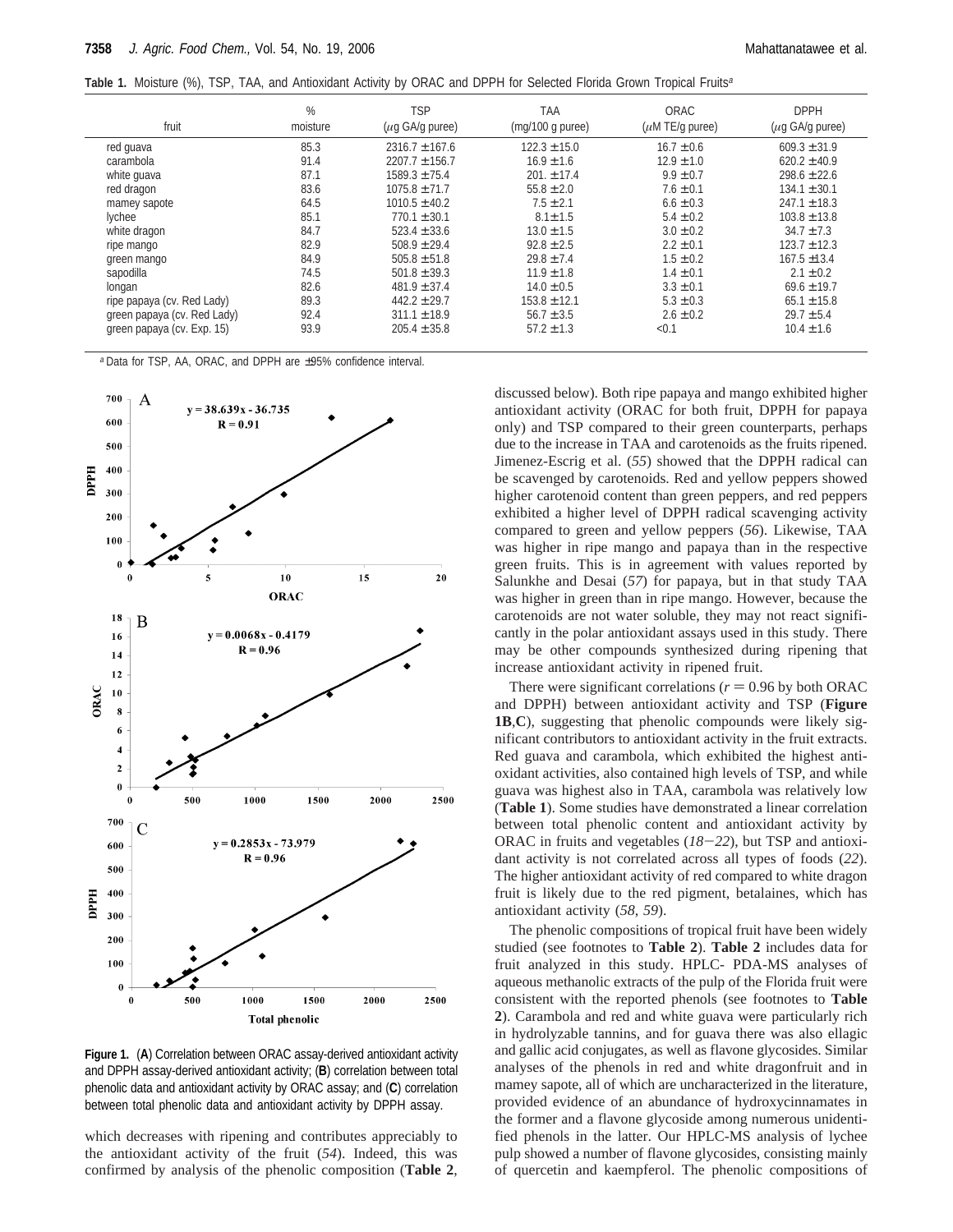**Table 2.** Phenolic Components of Florida Tropical Fruit Pulp Detected by HPLC-PDA-MS

| fruit (pulp)                           | phenols                                                                   |
|----------------------------------------|---------------------------------------------------------------------------|
| red/white quava <sup>a</sup>           | ellagic acid, flavone                                                     |
|                                        | (quercetin) glycosides, gallic acid                                       |
|                                        | conjugates                                                                |
| $c$ arambola $b$                       | catechin, proanthocyanidin dimer and<br>trimer conjugates                 |
| red/white dragonfruit <sup>c</sup>     | hydroxycinnamates                                                         |
| mamey sapote <sup><math>d</math></sup> | flavone glycoside                                                         |
| lychee <sup>e</sup>                    | flavone (quercetin and kaempferol)                                        |
|                                        | glycosides                                                                |
| green/ripe mango <sup>f</sup>          | mangiferin, gallotannins (tetramers                                       |
|                                        | to nonamers)                                                              |
| sapodilla <sup>g</sup>                 | catechin conjugates                                                       |
| longan $h$                             | ellagic acid conjugates, flavone<br>(quercetin and kaempferol) glycosides |
| green/ripe papaya'                     | catechin conjugates                                                       |

a No hydroxycinnamates were detected by HPLC-PDA analysis. Ellagic acid conjugates and quercetin glycosides were detected by comparisons of characteristic UV and MS spectra of quercetin and ellagic acid standards. Literature cited phenols include quercetin, gallic acid, ellagic acid, and guaijaverin-3-arabinoside ( $66$ ).  $b$  No flavones or hydroxycinnamates were detected by HPLC-PDA analysis of hydrolyzed and nonhydrolyzed extracts. Spectral comparisons were made using published UV spectra of flavones (39) and hydroxycinnamates (44, 45). Proanthocyanidin conjugates were detected as previously reported (43). Literature cited phenols include catechin, epicatechin, and gallic acid  $(43)$ .  $\textdegree$  The majority of phenols detected by HPLC-PDA analysis exhibited spectra suggestive of hydroxycinnamates. HPLC-PDA analysis of acid hydrolyzed extracts provided evidence of ferulic acid and other minor hydroxycinnamic acids. Spectral comparisons were made using published UV spectra of hydroxycinnamates (44, 45). No literature cited phenols. <sup>d</sup> No hydroxycinnamates or gallotannins were detected by HPLC-PDA. Spectral comparisons were made using published UV spectra of hydroxycinnamates (44, 45). No literature cited phenols.  $e$  At least seven flavone glycosides were detected by HPLC-PDA-MS analysis. Negligible hydroxycinnamates and hydrolyzable tannins were detected. No literature cited phenols for lychee pulp. f Galloyltannins were detected and characterized by negative ESI using conditions previously described by Berardini et al. (67). HPLC-PDA-MS analysis of acid hydrolyzed of extracts provided detection of quercetin and mangiferin. Literature cited phenols include gallic acid, gallotannins, quercetin, mangiferin, and kaempferol  $(40, 67)$ . <sup>g</sup> Catechin conjugates were detected by HPLC-PDA analysis. Negligible flavones or hydroxycinnamates were detected. Spectral comparisons were made using published UV spectra of flavones (39) and hydroxycinnamates (44, 45). No galloyltannins were detected by HPLC-PDA-MS using netative ESI (67). Literature cited phenols include catechin, methyl chlorogenate, dihydromyricetin, epicatechin, gallic acid, quercetrin, myricetin, and gallocatechin (42, 54). <sup>h</sup> Ellagic acid–pentose conjugates and six lavone mono-, di-, and trisaccharides were detected by HPLC-PDA-MS analysis. HPLC-PDA-MS analysis of acid hydrolyzed extracts and flavone standards provided evidence of quercetin and kaempferol. Literature cited phenols include gallic acid, ellagic acid, and corilagin (60). <sup>*i*</sup> Catechin conjugates were detected by HPLC-PDA analysis. Negligible flavones or hydroxycinnamates were detected. Spectral comparisons were made using published UV spectra of flavones (39) and hydroxycinnamates (44, 45). No galloyltannins detected by HPLC-PDA-MS using negative ESI (67). Literature cited phenols include catechin and chlorogenic acid (68, 69).

mango, sapodilla, and longan pulp have been previously reported to contain hydrolyzable tannins and conjugated hydroxycinnamic, ellagic, and other phenolic acids (*40*, *42*, *60*). In this study, mangiferin and galloyltannins, catechin and ellagic acid conjugates, and flavone glycosides were detected in mango, sapodilla, and longan pulp, respectively. HPLC-PDA-MS analyses of ripe and green papaya showed few candidate phenols, other than catechin conjugates, which is consistent with the small number of compounds thus far reported for these fruit (*68*, *69*).

Use of TAA, which includes DHAA and AA, is valid assuming that there is little DHAA in fresh fruit and that fruit



**Figure 2.** (**A**) Correlation of AA data with ORAC-derived antioxidant activity and (**B**) correlation of AA data with DPPH-derived antioxidant activity.

vitamin C is present mostly as AA. Only AA contributes to antioxidant activity, however, and in preparation of fruit material, some AA was oxidized to DHAA. Most of the TAA data were generally in agreement with literature values (*57*, *<sup>61</sup>*- *63*) (**Table 1**). For the remaining fruit, correlation coefficients between TAA and the total antioxidant activity by ORAC and DPPH assays was not significant ( $r = 0.35$  and 0.23, **Figure 2A**,**B**, respectively), especially compared to the correlation of phenolics with antioxidant activity (**Figure 1B**,**C**). Carambola exhibited high TSP, ORAC, and DPPH values yet relatively low levels of TAA compared to guava. This would indicate that carambola is likely to be more beneficial to health than would be indicated from TAA values alone. Wang et al. (*18*) reported that the contribution of AA to ORAC activity of a fruit was usually less than 15% (based on the AA content and ORAC activity of 1  $\mu$ mol AA being equivalent to 0.52  $\mu$ mol of Trolox) (*36*), except for kiwi fruit and honeydew melon. Leong and Shui (*2*) reported that the TAA of fruits contribution to scavenge ABTS′ varied greatly among species (from 0.06% to 70.2%) but fruits with a high antioxidant activity are more likely to have a low percentage contribution from TAA. Nevertheless, just because there was not a good correlation between TAA and antioxidant activity does not mean that TAA was not a major source of the actual antioxidant activity. There is possible interaction of compounds in the fruit extract (including phenolic compounds) with the AA resulting in its not reacting fully with the radicals in the respective assays. On the other hand, according to the literature values (**Table 3**), TSP does not always result in high ORAC values, for example, cantaloupe, pepper, banana, and kiwi fruit (*22*). This is probably due to the type of the phenolic compounds in the TSP. Determination of TSP and TAA contribution could theoretically be made by multiple regression (*64*); however, the extracts of TSP and TAA were prepared separately. In addition, TSP values may be overinflated because they can include some AA and even reducing sugars. It has been reported that AA and metals such as iron or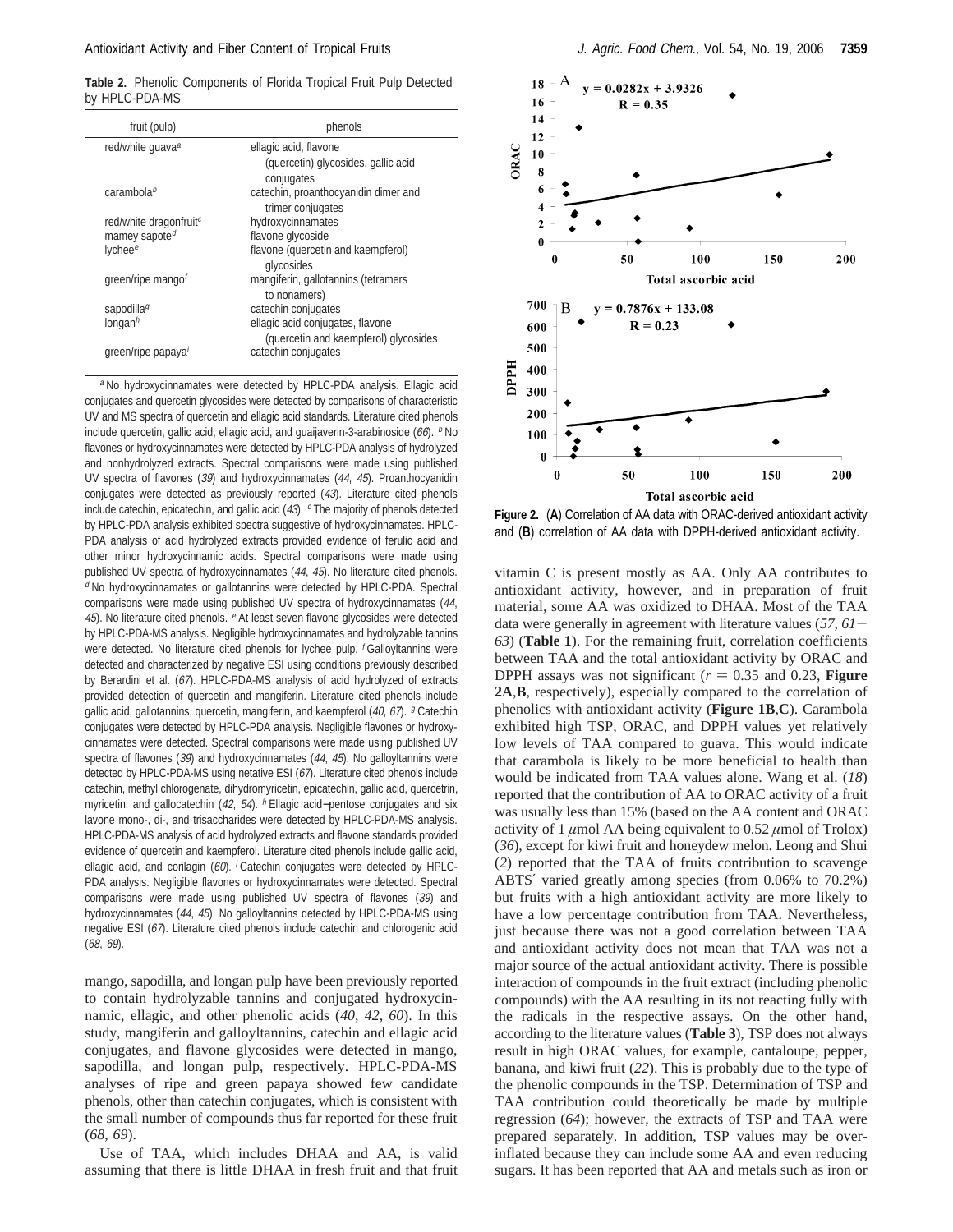**Table 3.** Antioxidant Activity (ORAC) and Total Phenolics of Other Fruits and Vegetables<sup>a</sup>

| fruit                                             | <b>ORAC</b> (literature)<br>$(\mu M TE/q pure)$ | TSP (literature)<br>$(\mu$ g GA/g puree) |
|---------------------------------------------------|-------------------------------------------------|------------------------------------------|
| cucumber <sup>b</sup>                             | 1.1                                             | 240                                      |
| mango <sup>d</sup>                                |                                                 | 560                                      |
| canteloupe <sup>b</sup>                           | 3                                               | 1240                                     |
| tomato <sup>b</sup>                               | 3.1                                             | 800                                      |
| papaya <sup>d</sup>                               |                                                 | 576                                      |
| celeryb                                           | 5.3                                             | 560                                      |
| $I$ <sub>v</sub> chee <sup>d</sup>                |                                                 | 288                                      |
| pepper <sup>b</sup>                               | $5.4 - 9.6$                                     | 2710-5660                                |
| onion <sup>b</sup>                                | $5.9 - 11.3$                                    | 740-1260                                 |
| nectarine <sup>b</sup>                            | 7.2                                             | 1070                                     |
| banana <sup>b</sup>                               | 8.1                                             | 2310                                     |
| kiwi fruit <sup>b</sup>                           | 8.9                                             | 2780                                     |
| guava <sup>c,d</sup>                              |                                                 | 1600, <sup>c</sup> 2473 <sup>d</sup>     |
|                                                   | 11.2                                            | 1450                                     |
| grape, green <sup>b</sup><br>carrot <sup>b</sup>  | 11.6                                            | 1250                                     |
|                                                   | 12.6                                            | 1750                                     |
| grape, red <sup>b</sup>                           |                                                 |                                          |
| carambola <sup>c,d</sup><br>broccoli <sup>b</sup> |                                                 | 1260, <sup>c</sup> 2099 <sup>d</sup>     |
|                                                   | 14.8                                            | 3370                                     |
| grapefruit, red <sup>b</sup>                      | 15.1                                            | 2140                                     |
| guava <sup>c,d</sup>                              |                                                 | 1240, <sup>c</sup> 1264 <sup>d</sup>     |
| orangeb                                           | 17.85                                           | 3370                                     |
| spinach <sup>b</sup>                              | 22.2                                            | 2170                                     |
| apple <sup>b</sup>                                | $25.7 - 38.6$                                   | 2110-3410                                |
| strawberryb                                       | 35.4                                            | 3680                                     |
| raspberry <sup>b</sup>                            | 47.6                                            | 5040                                     |
| blueberries <sup>b</sup>                          | $61.8 - 92.1$                                   | 5310-7950                                |
|                                                   |                                                 |                                          |

a Cultivar names given if known. Fruits are ranked from low to high ORAC values.  $b$  Ref 22.  $c$  Ref 70.  $d$  Ref 3.

Table 4. Pectin and TDF of Selected Florida-Grown Tropical Fruits<sup>a</sup>

| fruit                 | %<br>moisture | TDF<br>$(g/100 g$ fruit) | pectin<br>$(g/100 g$ fruit) |
|-----------------------|---------------|--------------------------|-----------------------------|
| guava (red)           | 85.3          | $7.2 \pm 0.0$            | $1.04 \pm 0.02$             |
| mamey sapote          | 64.5          | $6.1 \pm 0.0$            | $0.77 \pm 0.02$             |
| sapodilla             | 74.5          | $4.4 \pm 0.1$            | $0.35 \pm 0.01$             |
| quava (white)         | 87.1          | $4.0 \pm 0.1$            | $0.77 \pm 0.01$             |
| dragon (red)          | 83.6          | $3.2 \pm 0.1$            | $0.27 \pm 0.01$             |
| papaya                | 93.9          | $2.1 \pm 0.0$            | $0.60 \pm 0.02$             |
| (green, cv. Exp.15)   |               |                          |                             |
| papaya                | 92.4          | $1.8 \pm 0.0$            | $0.51 \pm 0.01$             |
| (green, cv. Red Lady) |               |                          |                             |
| mango (green)         | 84.9          | $1.6 \pm 0.0$            | $0.48 \pm 0.01$             |
| lychee                | 85.1          | $1.6 \pm 0.0$            | $0.48 \pm 0.01$             |
| papaya                | 89.3          | $1.5 \pm 0.1$            | $0.49 \pm 0.01$             |
| (ripe, cv. Red Lady)  |               |                          |                             |
| mango (ripe)          | 82.9          | $1.4 \pm 0.0$            | $0.51 \pm 0.01$             |
| carambola             | 91.4          | $1.3 \pm 0.0$            | $0.27 \pm 0.01$             |
| dragon (white)        | 84.7          | $1.1 \pm 0.0$            | $0.12 \pm 0.00$             |
| longan                | 82.6          | $0.9 \pm 0.0$            | $0.20 \pm 0.00$             |
|                       |               |                          |                             |

<sup>a</sup> Data are ±95% confidence interval.

copper can create de novo radicals in the system (*65*) and that concentration of vitamin C alone exhibited significant linear correlation with ORAC values (*36*). In any case, these models and data dispel the assumption that foods must have high vitamin C content to have significant antioxidant activity. For example, compare longan and carambola which have TAA levels of 14.0 and 16.9 mg/100 g. Although their TAA levels are similar, carambola has about 4 times the ORAC value and about 10 times the DPPH value.

**Comparison of Antioxidant Data to Literature Values.** Because ORAC had been extensively used to evaluate antioxidant activity of fruits and vegetables, the data from this study were compared to published ORAC values. We selected ORAC studies that used fluorescein (*22*) as the fluorescent probe rather

#### **Table 5.** Pectin and TDF of Other Fruit<sup>a</sup>

| fruit                                                                                                                                                                                                                                                                         | TDF<br>(q/100 q)<br>(literature)                                             | fruit                                                                | pectin<br>(g/100 g)<br>(literature) |
|-------------------------------------------------------------------------------------------------------------------------------------------------------------------------------------------------------------------------------------------------------------------------------|------------------------------------------------------------------------------|----------------------------------------------------------------------|-------------------------------------|
| longan <sup>b</sup><br>pineapplec<br>mango <sup>b</sup><br>cantaloupe <sup>b</sup><br>$\text{grape}^b$<br>green mango<br>(cv. Kaew) <sup>c</sup><br>lychee <sup>e</sup>                                                                                                       | 0.19<br>0.54<br>0.86<br>0.88<br>0.88<br>1.27<br>1.32                         | grapes <sup>d</sup>                                                  | $0.70 - 0.80$                       |
| pineapple <sup>f</sup><br>persimmon <sup>c</sup><br>peaches'<br>grapefruit <sup>f</sup>                                                                                                                                                                                       | 1.42<br>1.48<br>1.53<br>1.63                                                 | grapefruit<br>(cv. Marsh) $d$                                        | 0.65                                |
| rambutan $c$<br>papaya <sup>f</sup><br>$m$ ango <sup><math>f</math></sup><br>mangoe<br>strawberries <sup>f</sup><br>dragon fruit <sup>b</sup><br>lychee (cv.                                                                                                                  | 1.64<br>1.79<br>1.79<br>1.82<br>1.99<br>2.14<br>2.20                         |                                                                      |                                     |
| Hong Hua) $c$<br>orange <sup>f</sup><br>apple <sup>f</sup>                                                                                                                                                                                                                    | 2.39<br>2.39                                                                 | oranges <sup>d</sup><br>apple (cv.<br>Golden Delicious) <sup>d</sup> | 0.57<br>$0.25 - 0.63$               |
| blueberries <sup>f</sup><br>banana $f$                                                                                                                                                                                                                                        | 2.41<br>2.60                                                                 | banana (ripening,<br>cv. Williams) <sup>d</sup>                      | $0.44 - 1.02$                       |
| guava <sup>b</sup><br>carambola <sup>f</sup><br>mamey sapote <sup>e</sup><br>pear <sup>f</sup><br>ripe mango<br>(cv. Keaw) <sup>c</sup><br>blackberries <sup>f</sup><br>sapodilla <sup>e</sup><br>guavae<br>guava (cv.<br>Klom Sali) <sup>c</sup><br>raspberries <sup>f</sup> | 2.70<br>2.78<br>3.00<br>3.07<br>3.10<br>5.28<br>5.31<br>5.39<br>5.60<br>6.50 |                                                                      |                                     |
| cherries (cv.<br>Lambert and<br>$\text{Bing}$ <sup>d</sup>                                                                                                                                                                                                                    |                                                                              |                                                                      | $0.44 - 1.02$                       |

a Cultivar names given if known. Fruits are ranked from low to high TDF values. <sup>b</sup> Ref 71. <sup>c</sup> Ref 72. <sup>d</sup> Ref 74. <sup>e</sup> Ref 73. <sup>f</sup> Ref 61.

than *â*-phycoerythrin, which gave lower values in earlier ORAC assays (*37*) (**Table 3**). Guava, carambola, red dragon fruit, mamey sapote, lychee, and ripe papaya ORAC values were higher than or similar to published ORAC values for other common fruits and vegetables, including cucumber, cantaloupe, tomato, celery, pepper, nectarine, banana, kiwi fruit, and some varieties of onion. Carambola and guava ORAC values also were higher than or similar to ORAC values for grape, carrot, broccoli, red grapefruit, and orange (**Table 3**). The TSP values for guava and carambola also compared favorably with those of red grapefruit, spinach, and some varieties of apple and were higher than many of the other fruits.

**TDF and Pectin.** The selected Florida tropical fruits had widely different levels of TDF and pectin. The TDF and pectin ranged from 0.9 to 7.2 g/100 g and 0.2 to 1.04 g/100 g, respectively (**Table 4**). Red guava again (as with antioxidant activity) was highest in TDF and pectin followed by mamey, sapodilla, and white guava for TDF, while white guava exhibited pectin levels similar to those in mamey sapote. Green papaya and green mango had more TDF than their ripe counterparts,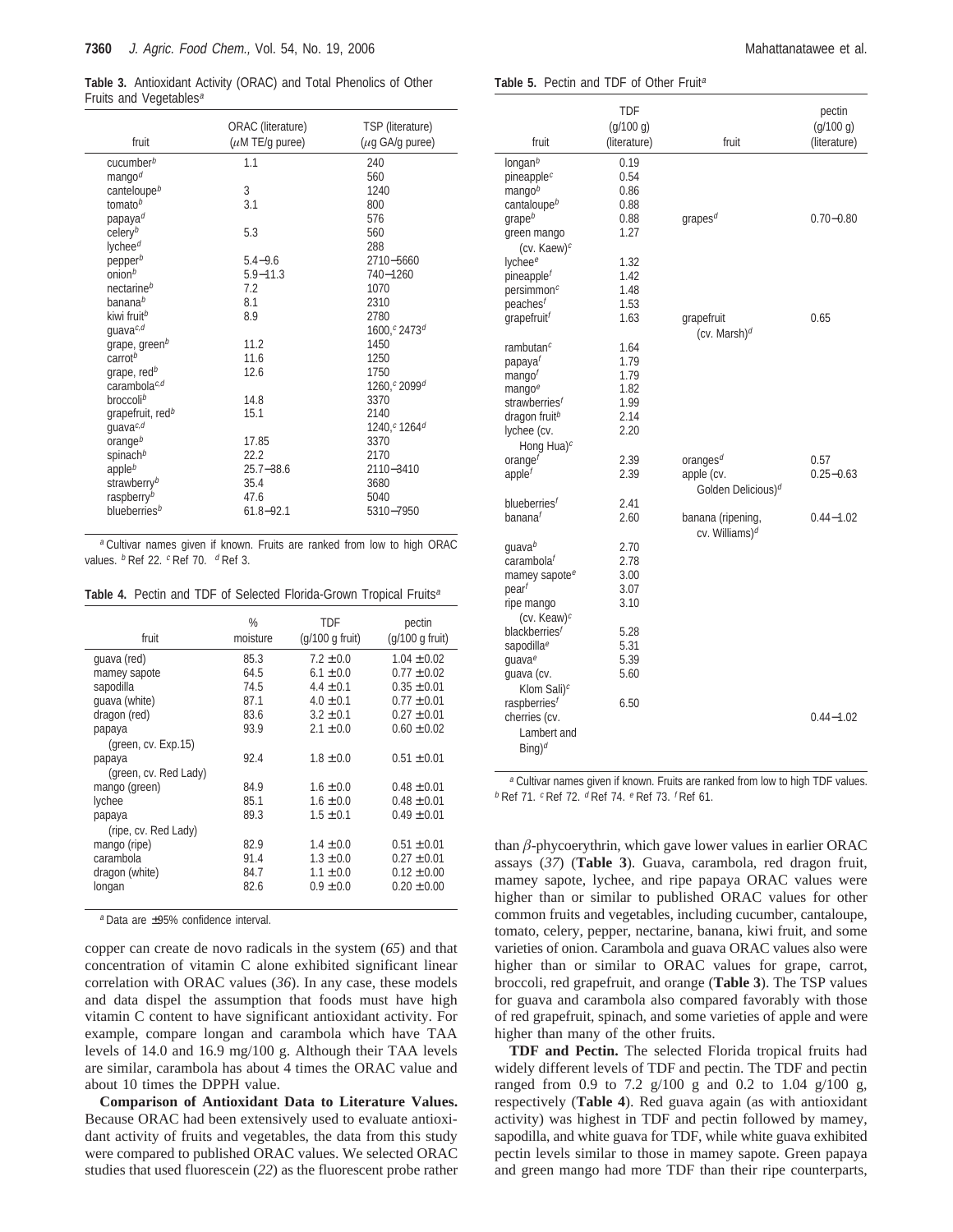although ripe mango had slightly more pectin than green mango. The variety of papaya grown for the green (unripe) market that is preferred by certain ethnic groups (Exp. 15), had higher levels of TDF and pectin than the green or ripe stage for the papaya variety produced for the ripe market (Red Lady). Red dragon fruit exhibited higher TDF and pectin than did white dragon fruit.

**Comparison of Fiber Data with Literature Values.** Tropical fruit TDF and pectin values of some tropical fruits were higher than the reported values for many other common fruits (**Table 5**). Red guava had TDF values that were higher than all other common fruit literature values except cherries, and the mamey sapote TDF was higher than all but those of the cherries and raspberries. Red dragon fruit, white guava, and sapodilla all had higher TDF values than most common fruits with the exception of the above and blackberries. Ripe mango, papaya, lychee, guava, and mamey sapote all had pectin levels that were comparable to what literature values are available for grape, orange, apple, and banana, for which the latter two fruit have a wide range of published values (**Table 5**).

**Conclusion.** Overall, the data from this study indicate that consumption of Florida tropical fruit varieties may deliver healthful benefits by supplying natural antioxidants and dietary fiber that are protective against cellular damage, while improving digestion and maintaining blood sugar levels. Guava would appear to be an especially wholesome fruit, with high antioxidant activity, phenolics, TAA, TDF, and pectin  $(16.7 \mu M)$  TE/g, 2316.7 *<sup>µ</sup>*g GA/g, 122.3-188.8 mg/100 g, 7.2 g/100 g, and 1.04 g/100 g, respectively) compared to other fruits tested as well as those in the literature (**Tables 1** and **<sup>3</sup>**-**5**). Carambola appears also to have healthful benefits, being very high in antioxidants and phenolics (12.9  $\mu$ M TE/g and 2207.7  $\mu$ g GA/g, respectively), as well as mamey sapote, being high in TDF and pectin  $(6.1 \text{ and } 0.77 \text{ g}/100 \text{ g}$ , respectively) compared to most fruits. Red dragon fruit and sapodilla were likewise elevated in TDF, and red dragon fruit was also high in antioxidant activity compared to other fruits and vegetables. As for preferences for ripe or green mango and papaya by different ethnic groups, it is interesting to know that consuming mango and papaya at the ripe stage would be preferable, according to this study, for antioxidant protection and vitamin C, but green mango and papaya offer more fiber.

#### **LITERATURE CITED**

- (1) Chang, S.; Lee, M.; Lin, C.; Chen, M. Dietary fiber content and composition of fruits in Taiwan. *Asia Pac. J. Clin. Nutr.* **1998**, *<sup>7</sup>*, 206-210.
- (2) Leong, L. P.; Shui, G. An investigation of antioxidant capacity of fruits in the Singapore markets. *Food Chem.* **<sup>2002</sup>**, *<sup>76</sup>*, 69- 75.
- (3) Luximon-Ramma, A.; Bahorun, T.; Crozier, A. Antioxidant actions and phenolic and vitamin C contents of common Mauritian exotic fruits. *J. Sci. Food Agric.* **<sup>2003</sup>**, *<sup>83</sup>*, 496- 502.
- (4) Ames, B. N.; Shigenaga, M. K.; Hagen, T. M. Oxidants, antioxidants, and the degenerative diseases of aging. *Proc. Natl. Acad. Sci. U.S.A.* **<sup>1993</sup>**, *<sup>90</sup>*, 7915-7922.
- (5) Dillard, C. J.; German, J. B. Phytochemicals: nutraceuticals and human health. *J. Sci. Food Agric.* **<sup>2000</sup>**, *<sup>80</sup>*, 1744-1756.
- (6) Prior, R. L.; Cao, G. Antioxidant phytochemicals in fruits and vegetables: diet and health implications. *HortScience* **2000**, *35*, <sup>588</sup>-592.
- (7) American Association of Cereal Chemists (AACC). The Definition of Dietary Fiber. *Cereal Foods World* **<sup>2001</sup>**, *<sup>46</sup>*, 112-126.
- (8) Weisburger, J. H.; Reddy, B. S.; Rose, D. P.; Cohen, L. A.; Kendall, M. E.; Wynder, E. L. Protective mechanisms of dietary fibers in nutritional carcinogenesis. *Basic Life Sci.* **<sup>1993</sup>**, *<sup>61</sup>*, 45- 63.
- (9) Ness, A. R.; Powles, J. W. Fruit and vegetables, and cardiovascular disease: a review. *Int. J. Epidemiol.* **<sup>1997</sup>**, *<sup>26</sup>*, 1-13.
- (10) Esterbauer, H.; Dieber-Rotheneder, M.; Striegl, G.; Waeg, G. Role of vitamin E in preventing the oxidation of low-density lipoprotein. *Am. J. Clin. Nutr.* **<sup>1991</sup>**, *<sup>53</sup>*, 314s-321s.
- (11) Eastwood, M. A. Interaction of dietary antioxidants in vivo: how fruit and vegetables prevent disease? *Q. J. Med.* **<sup>1999</sup>**, *<sup>92</sup>*, 527- 530.
- (12) Van den Berg, R.; Haenen, G. R. M. M.; Van den Berg, H.; Bast, A. Applicability of an improved Trolox equivalent antioxidant capacity (TEAC) assay for evaluation of antioxidant capacity measurements of mixtures. *Food Chem.* **<sup>1999</sup>**, *<sup>66</sup>*, 511- 517.
- (13) Cao, G.; Prior, R. L. Measurement of oxygen radical absorbance capacity in biological samples. *Methods Enzymol.* **1999**, *299*,  $50 - 62$ .
- (14) Benzie, I. F. F.; Strain, J. J. Ferric reducing/antioxidant power assay: direct measure of total antioxidant activity of biological fluids and modified version for simultaneous measurement of total antioxidant power and ascorbic acid concentration. *Methods Enzymol.* **<sup>1999</sup>**, *<sup>299</sup>*, 15-27.
- (15) Gil, M. I.; Tomas-Barberan, F. A.; Hess-Pierce, B.; Holeroft, D. M.; Kader, A. A. Antioxidant activity of pomegranate juice and its relationship with phenolic composition and processing. *J. Agric. Food Chem.* **<sup>2000</sup>**, *<sup>48</sup>*, 4581-4589.
- (16) Evelson, P.; Travacio, M.; Repetto, M. Evaluation of total reactive antioxidant potential (TRAP) of tissue homogenates and their cytosols. *Arch. Biochem. Biophys.* **<sup>2001</sup>**, *<sup>388</sup>*, 261-266.
- (17) Ou, B.; Huang, D.; Hampsch-Woodill, M.; Flanagan, J. A. Deemer, E. K. Analysis of antioxidant activities of common vegetables employing oxygen radical absorbance capacity (ORAC) and ferric reducing antioxidant power (FRAP) assays: a comparative study. *J. Agric. Food Chem.* **<sup>2002</sup>**, *<sup>50</sup>*, 3122- 3128.
- (18) Wang, H.; Cao G.; Prior, R. L. Total antioxidant capacity of fruits. *J. Agric. Food Chem.* **<sup>1996</sup>**, *<sup>44</sup>*, 701-705.
- (19) Cao, G.; Sofic, E.; Prior, R. L. Antioxidant capacity of tea and common vegetables. *J. Agric. Food Chem.* **<sup>1996</sup>**, *<sup>44</sup>*, 3426- 3431.
- (20) Prior, R. L.; Cao, G.; Martin, A.; Sofic, E.; McEwen, J.; O'Brien, C.; Lischner, N.; Ehlenfeldt, M.; Kalt, W.; Krewer, G.; Mainland, C. M. Antioxidant capacity as influenced by total phenolic and anthocyanin content, maturity, and variety of *Vaccinium* species. *J. Agric. Food Chem.* **<sup>1998</sup>**, *<sup>46</sup>*, 2686-2693.
- (21) Wang, S. Y.; Lin, H. Antioxidant activity in fruits and leaves of blackberry, raspberry, and strawberry varies with cultivar and developmental stage. *J. Agric. Food Chem.* **<sup>2000</sup>**, *<sup>48</sup>*, 140-146.
- (22) Wu, X.; Beecher, G. R.; Holden, J. M.; Haytowitz, D. B.; Gebhardt, S. E.; Prior, R. L. Lipophilic and hydrophilic antioxidant capacities of common foods in the United States. *J. Agric. Food Chem.* **<sup>2004</sup>**, *<sup>52</sup>*, 4026-4037.
- (23) Duthie, G.; Crozier, A. Plant-derived phenolic antioxidants. *Curr. Opin. Lipidol.* **<sup>2000</sup>**, *<sup>11</sup>*, 43-47.
- (24) Block, G. Vitamin C and cancer prevention: the epidemiologic evidence. *Am. J. Clin. Nutr.* **<sup>1991</sup>**, *<sup>53</sup>*, 270S-282S.
- (25) Jenkins, D. J. A.; Kendall, C. W. C.; Ransom, T. P. P. Dietary fiber, the evolution of the human diet and coronary heart disease. *Nutr. Res.* **<sup>1998</sup>**, *<sup>18</sup>*, 633-652.
- (26) Harris, P. J.; Ferguson, L. R. Dietary fiber: Its composition and role in protection against colorectal cancer. *Mutat. Res.* **1993**, *<sup>290</sup>*, 9-110.
- (27) National Research Council. *Dietary reference intakes for energy, carbohydrate, fiber, fat, fatty acids, cholesterol, protein, and amino acids*; National Academy Press: Washington, DC, 2002; p 1357.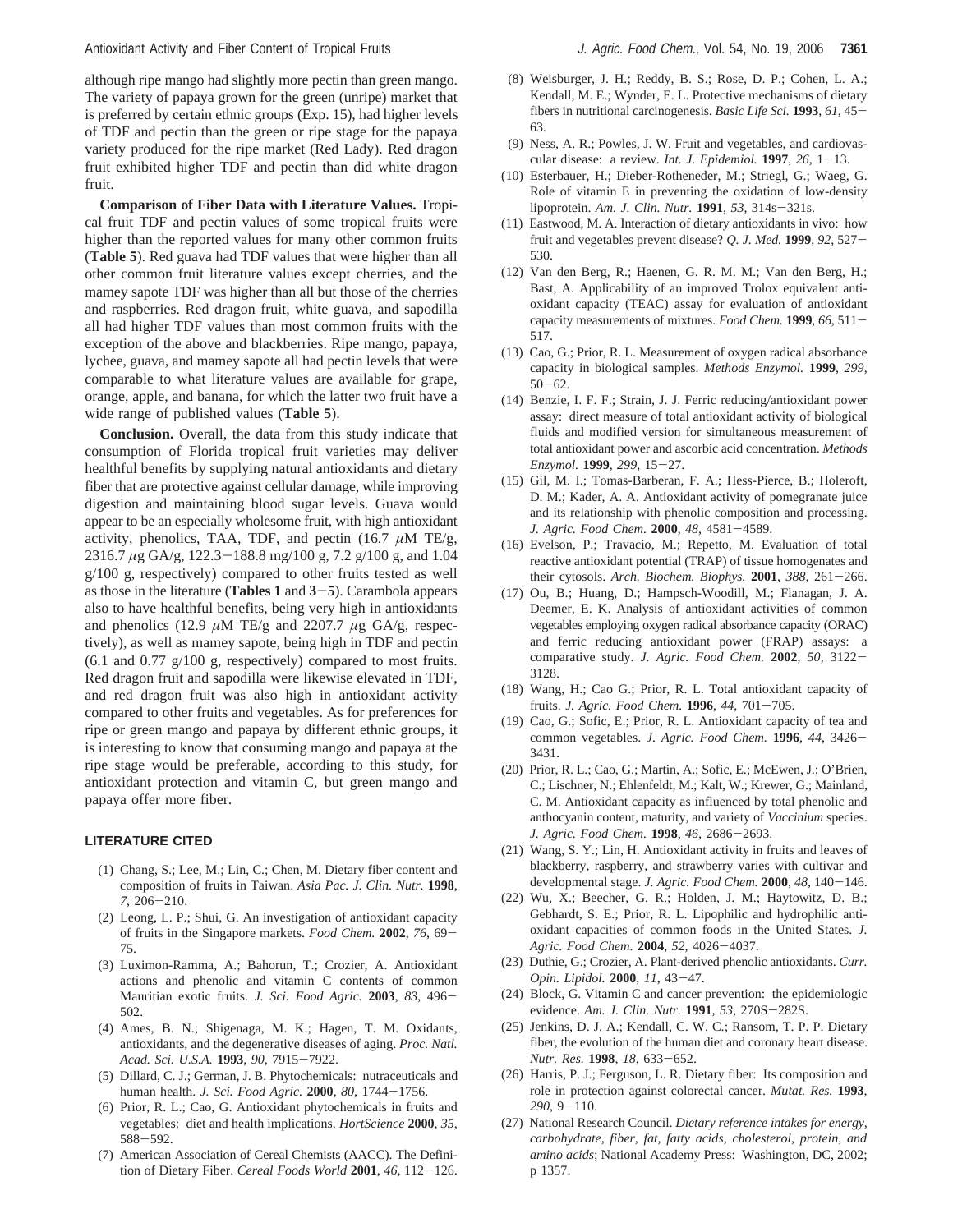- (28) Food and Drug Adminitration (FDA). Food labeling: reference daily intakes and daily reference values. *Fed. Regist.* **1993**, *58*, <sup>2206</sup>-2220.
- (29) Cummings, J. H.; Southgate, D. A. T.; Branch, W. J.; Wiggins, H. S. The digestion of pectin in the human gut and its effect on calcium absorption and large bowel function. *Br. J. Nutr.* **1979**, *<sup>41</sup>*, 477-485.
- (30) Holloway, W. D.; Tasman-Jones, C.; Maher, K. Pectin digestion in humans. *Am. J. Clin. Nut.* **<sup>1983</sup>**, *<sup>37</sup>*, 253-255.
- (31) Sellappan, S.; Akoh, C. C.; Krewer, G. Phenolic compounds and antioxidant capacity of Georgia-Grown blueberries and blackberries. *J. Agric. Food Chem.* **<sup>2002</sup>**, *<sup>50</sup>*, 2432-2438.
- (32) Brand-Williams, W.; Cuvelier, M. E.; Berset, C. Use of a free radical method to evaluate antioxidant activity. *Food Sci. Technol.* **<sup>1995</sup>**, *<sup>28</sup>*, 25-30.
- (33) Singh, R. P.; Murthy, K. N. C.; Jayaprakasha, G. K. Studies on the antioxidant activity of pomegranate (*Punica granatum*) peel and seed extracts using in vitro models. *J. Agric. Food Chem.* **<sup>2002</sup>**, *<sup>50</sup>*, 81-86.
- (34) Parejo, I.; Viladomat, F.; Bastida, J.; Rosas-Romero, A.; Flerlage, N.; Burillo, J.; Codina, C. Comparison between the radical scavenging activity and antioxidant activity of six distilled and nondistilled Mediterranean herbs and aromatic plants. *J. Agric. Food Chem.* **<sup>2002</sup>**, *<sup>50</sup>*, 6882-6890.
- (35) Manthey, J. A. Fractionation of orange peel phenols in ultrafiltered molasses and mass balance studies of their antioxidant levels. *J. Agric. Food Chem.* **<sup>2004</sup>**, *<sup>52</sup>*, 7586-7592.
- (36) Cao, G.; Alessio, H. M.; Cutler, R. G. Oxygen-radical absorbance capacity assay for antioxidants. *Free Radical Biol. Med.* **1993**, *<sup>14</sup>*, 303-311.
- (37) Ou, B.; Hampsch-Woodill, M.; Prior, R. L. Development and validation of an improved oxygen radical absorbance capacity assay using fluorescein as the fluorescent probe. *J. Agric. Food Chem.* **<sup>2001</sup>**, *<sup>49</sup>*, 4619-4626.
- (38) Talcott, S. T.; Percival, S. S.; Pittet-Moore, J.; Celoria, C. Phytochemical composition and antioxidant stability of fortified yellow passion fruit (*Passiflora edulis*). *J. Agric. Food Chem.* **<sup>2003</sup>**, *<sup>51</sup>*, 935-941.
- (39) Mabry, T. J.; Markham, K. R.; Thomas, M. B. *The Systematic Identification of Fla*V*onoids*; Springer-Verlag: Berlin, 1970; p 354.
- (40) Schieber, A.; Ullrich, W.; Carle, R. Characterization of polyphenols in mango puree concentrate by HPLC with diode array and mass spectrometric detection. *Innovative Food Sci. Emerging Technol.* **<sup>2000</sup>**, *<sup>1</sup>*, 161-166.
- (41) Berardini, N.; Fezer, R.; Conrad, J.; Beifuss, U.; Carle, R.; Schieber, A. Screening of mango (Mangifera indica L.) cultivars for their contents of flavonol O- and xanthone C-glycosides, anthocyanins, and pectin. *J. Agric. Food Chem.* **<sup>2005</sup>**, *<sup>53</sup>*, 1563- 1570.
- (42) Ma, J.; Luo, X.-D.; Protiva, P.; Yang, H.; Ma, C.; Basile, M. J.; Weinstein, I. B.; Kennelly, E. J. Bioactive novel polyphenols from the fruit of Manikara zapota (Sapodilla). *J. Nat. Prod.* **2003**, *<sup>66</sup>*, 983-986.
- (43) Shui, G.; Leong, L. P. Analysis of polyphenolic antioxidants in star fruit using liquid chromatography and mass spectrometry. *J. Chromatogr., A* **<sup>2004</sup>**, *<sup>1022</sup>*, 67-75.
- (44) Sutherland, G. K. Preliminary classification of some naturally occurring hydroxycinnamic acids through their ultraviolet spectra. *Arch. Biochem. Biophys*. **<sup>1958</sup>**, *<sup>75</sup>*, 412-417.
- (45) Heimann, W.; Hermann, K.; Feucht, G. Occurrence of hydroxycinnamic acids in vegatables. I. Quantitative method of determination. *Z. Lebensm.-Unters. Forsch.* **<sup>1971</sup>**, *<sup>145</sup>*, 199-205.
- (46) Nisperos-Carriedo, M. O.; Buslig, B. S.; Shaw, P. E. Simultaneous detection of dehydroascorbic, ascorbic, and some organic acids in fruits and vegetables by HPLC. *J. Agric. Food Chem.* **<sup>1992</sup>**, *<sup>40</sup>*, 1127-1130.
- (47) Kalckar, H. M. Differential spectrophotometry of purine compounds by means of specific enzymes. *J. Biol. Chem.* **1946**, *167*, <sup>429</sup>-475.
- (48) Theander, O. Total dietary fiber determined as neutral sugar residues, uronic acid residues, and Klason lignin (the Uppsala method): collaborative study. *J. AOAC Int.* **<sup>1995</sup>**, *<sup>78</sup>*, 1030- 1044.
- (49) Scott, R. W. Colorimetric determination of hexuronic acids in plant materials. *Anal. Chem.* **<sup>1979</sup>**, *<sup>51</sup>*, 936-941.
- (50) Luzio, G. A. Determination of galacturonic acid content of pectin using a microtiter plate assay. *Proc. Fla. State Hortic. Soc.* **2004**, *<sup>117</sup>*, 416-421.
- (51) Association of Official Analytical Chemists (AOAC). Total dietary fiber. *Official methods of analysis*, 16th ed.; Official Method 994.13; AOAC: Gaithersburg, MD, 1995.
- (52) Cao, G.; Prior, R. L. Comparison of different analytical methods for assessing total antioxidant capacity of human serum. *Clin. Chem.* **<sup>1998</sup>**, *<sup>44</sup>*, 1309-1315.
- (53) Prior, R. L.; Cao, G. In vivo total antioxidant capacity comparison of different analytical methods. *Free Radical Biol. Med.* **1999**, *<sup>27</sup>*, 1173-1181.
- (54) Shui, G.; Wong, S. P.; Leong, L. P. Characterization of antioxidants and change of antioxidant levels during storage of *Manilkara zapota* L. *J. Agric. Food Chem.* **<sup>2004</sup>**, *<sup>52</sup>*, 7834- 7841.
- (55) Jimenez-Escrig, A.; Jimenez-Jimenez, I.; Sanchez-Moreno, C.; Saura-Calixto, F. Evaluation of free radical scavenging of dietary carotenoids by the stable radical 2,2-diphenyl-1-picrylhydrazyl. *J. Sci. Food Agric.* **<sup>2000</sup>**, *<sup>80</sup>*, 1686-1690.
- (56) Zhang, D.; Hamauzu, Y. Phenolic compounds, ascorbic acid, carotenoids and antioxidant properties of green, red and yellow bell peppers. *J. Food Agric. En*V*iron.* **<sup>2003</sup>**, *<sup>1</sup>*, 22-27.
- (57) Salunkhe, D. K.; Desai, B. B. *Postharvest Biotechnology of Fruits*; CRC Press, Inc.: Boca Raton, FL, 1984; Vol. II, p 147.
- (58) Cai, Y.; Sun, M.; Corke, H. Antioxidant activity of betalains from plants of the amaranthaceae. *J. Agric. Food Chem.* **2003**, *<sup>51</sup>*, 2288-2294.
- (59) Vaillant, F.; Perez, A.; Davila, I.; Dornier, M.; Reynes, M. Colorant and antioxidant properties of red-purple pitahaya (Hylocereus sp.). *Fruits* **<sup>2005</sup>**, *<sup>60</sup>*, 3-12.
- (60) Rangkadilok, N.; Worasuttayangkurn, L.; Bennett, R. N.; Satayavivad, J. Identification and quantification of polyphenolic compounds in longan (Euphoria longana Lam.) fruit. *J. Agric. Food Chem.* **<sup>2005</sup>**, *<sup>53</sup>*, 1387-1392.
- (61) U.S. Department of Agriculture, Agricultural Research Service. USDA National Nutrient Database for Standard Reference, Release 18. Nutrient Data Laboratory Home Page. www.nal.usda.gov (accessed 2005).
- (62) Shaw, P. E.; Chan, H. T.; Nagy, S. *Tropical and Subtropical Fruits*; Agscience, Inc.: Auburndale, FL, 1998; p 569.
- (63) Nakasone, H. Y.; Paull, R. E. *Tropical Fruits*; C.A.B., Int.: Wallingford, U.K., 1998; p 445.
- (64) Massart, D. L.; Vandeginste, B. G. M.; Deming, S. N.; Michotte, Y.; Kaufman, L. *Chemometrics: A Textbook: Data Handing in Science and Technology*; Elsevier: Amsterdam, 1988; Vol. 2, p 504.
- (65) Gregory, J. F. Vitamins. In *Food Chemistry*, 3rd ed.; Fennema, O. R., Ed.; Marcel Dekker, Inc.: New York, 1996; pp 531- 616.
- (66) Seshadri, T. R.; Vasishta, K. Polyphenolic components of guava fruits. *Curr. Sci.* **<sup>1964</sup>**, *<sup>33</sup>*, 334-335.
- (67) Berardini, N.; Carle, R.; Schieber, A. Characterization of gallotannins and benzophenone derivatives from mango (*Mangifera indica* L. cv. 'Tommy Atkins') peels, pulp and kernels by highperformance liquid chromatography/electrospray ionization mass spectrometry. *Rapid Commun. Mass Spectrom.* **<sup>2004</sup>**, *<sup>18</sup>*, 2208- 2216.
- (68) Agrawal, P.; Agarwal, G. P. Alterations in the phenols of papaya fruits infected by Colletotrichum spp. *Proc. Indian Natl. Sci. Acad., Part B* **<sup>1982</sup>**, *<sup>48</sup>*, 422-426.
- (69) Chye, T. S.; Wan, T. S. Relation of phenolic compounds to resistance of papaya fruits to rot. *Proc. Malays. Biochem. Soc. Conf.* **<sup>1980</sup>**, *<sup>6</sup>*, 138-147.